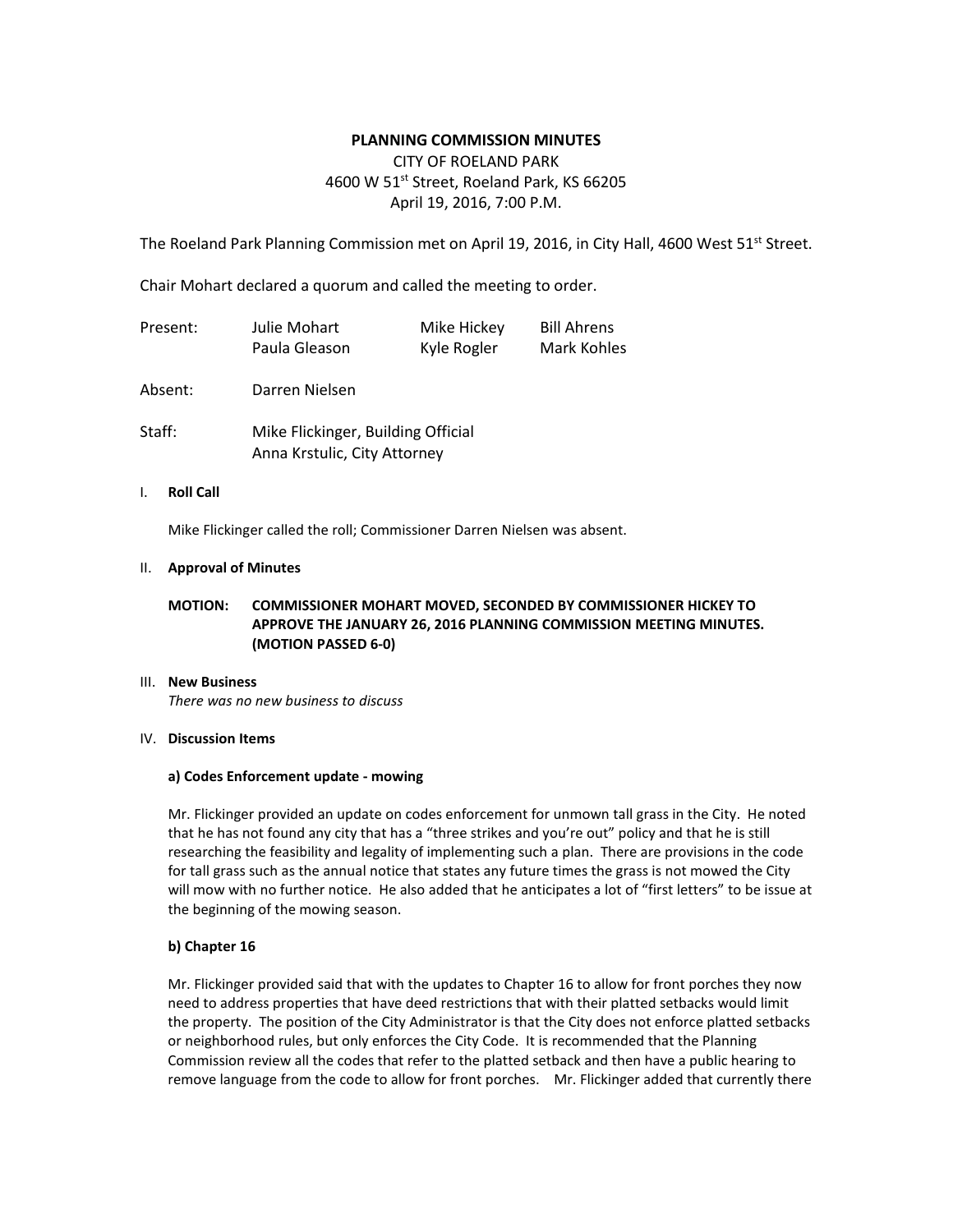are residents interested in adding a front porch and feels it would be prudent to move ahead with the code change.

The Commission discussed the history of platting setbacks and restrictions according to neighborhoods in the City.

Mr. Flickinger said he would advertise the proper notice for the public hearing, adding the changes to be made to Chapter 16. In addition to the three sections in Chapter 16, there are two sections in Chapter 4 that talk about the platted setback that would be revised. He will write the changes and present them to the Commissioners before the public hearing for their review.

### **MOTION: COMMISSIONER ROGLER MOVED, COMMISSIONER GLEASON SECONDED, TO SCHEDULE A PUBLIC HEARING TO ADDRESS SETBACK LANGUAGE IN CHAPTERS 4 AND 16 IN THE CITY OF ROELAND PARK MUNICIPAL CODE. (MOTION PASSES 6-0)**

#### **c) Comprehensive Plan Review**

Mr. Flickinger said he was contacted by City Administrator Moody asking the Planning Commission to review the City's Comprehensive Plan that the Council would like to update.

Commissioner Kohles noted that the City last updated the plan about three years ago. Commissioner Gleason thought some sections were updated as recently as the past year. Mr. Flickinger suggested each Commissioner review the current plan individually and then put forward any items they would like discuss with the Commission's results presented to the City Council.

Ms. Gleason felt the annual review requirement is too much stating that the Planning Commission only meets half the year and she didn't believe there were enough changes to warrant an annual review. She then suggested a review every three to five years.

Mr. Kohles said when he was on the Council they hired someone every five years to redo it, adding that it was always interesting hearing the public opinion. He said that every ward has representatives who then bring the community's needs and wants forward to reflect community changes.

The Commissioners then discussed past updates to the plan and possible steps going forward.

Mr. Kohles suggested that the Commission review the plan, and make suggestions to Council to be included in their budget discussions.

After further discussion, the Commissioners agreed to review the current plan before the May Planning Commission meeting, at which time they'll discuss their ideas.

#### **d) Building in Industrial Park**

Mr. Flickinger said someone has bought the building where Little Caesar's currently occupies half the space. The other half has remained vacant for several years. The new investor would like to separate the building and split the lot in half to make two separate properties.

Commissioner Gleason asked what Mr. Flickinger felt the cons would be to this proposal. Mr. Flickinger said the only negative he could see would be if both tenants left the building, adding that the site has been vacant for quite a while. If separated, each property will be required to have their utilities, sanitary, water and electric lines.